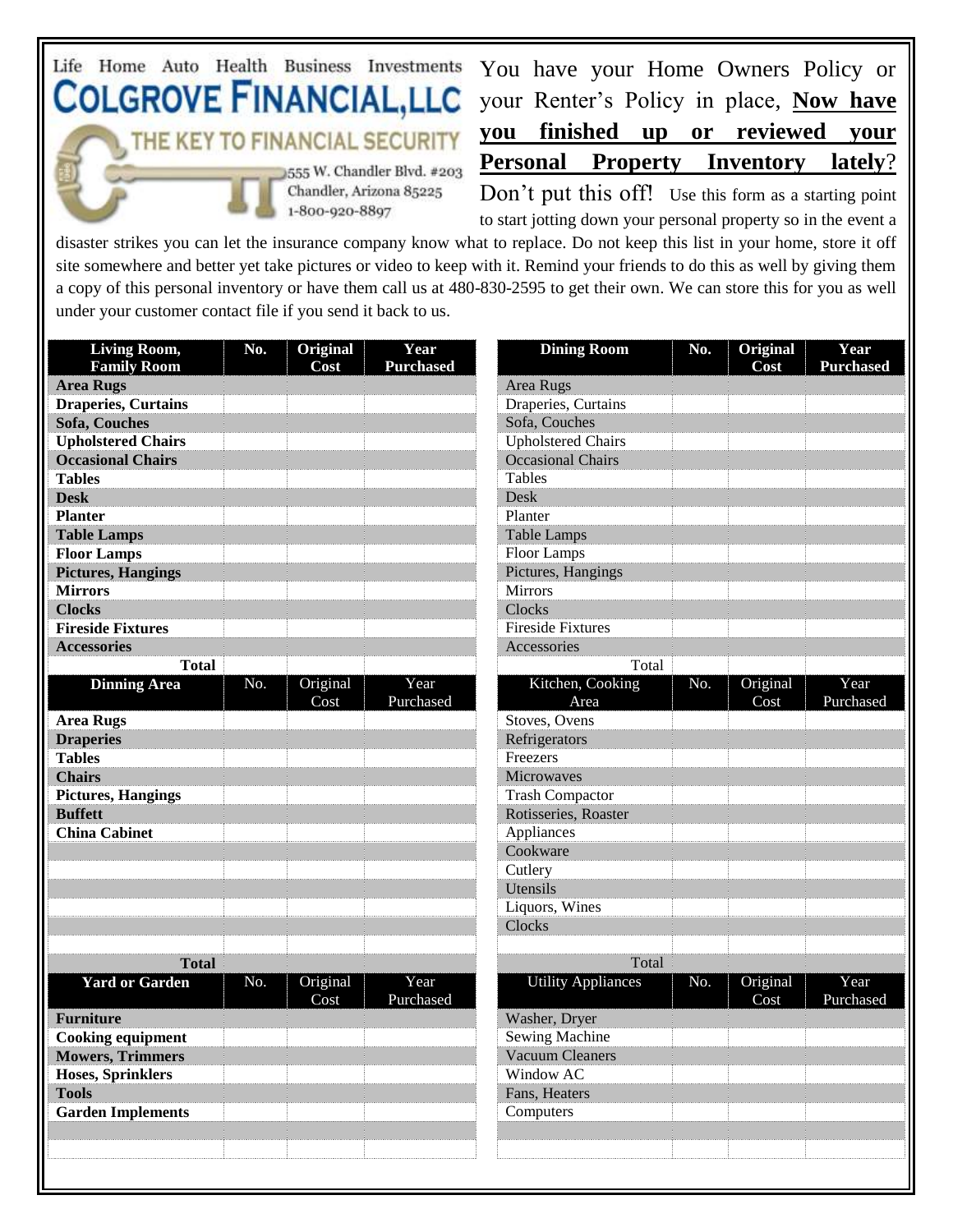| <b>Total</b>                                                                                         |       |                  |                   |                                                                                                      | Total |     |                  |                   |
|------------------------------------------------------------------------------------------------------|-------|------------------|-------------------|------------------------------------------------------------------------------------------------------|-------|-----|------------------|-------------------|
| <b>Recreational Articles</b>                                                                         | No.   | Original         | Year              | Entertainment                                                                                        |       | No. | Original         | Year              |
|                                                                                                      |       | Cost             | Purchased         |                                                                                                      |       |     | Cost             | Purchased         |
| <b>Golf Clubs</b>                                                                                    |       |                  |                   | Piano, Organ                                                                                         |       |     |                  |                   |
| <b>Fishing Tackle</b>                                                                                |       |                  |                   | <b>Musical Instruments</b>                                                                           |       |     |                  |                   |
| <b>Bowling Gear</b>                                                                                  |       |                  |                   | Televisions                                                                                          |       |     |                  |                   |
| <b>Cameras, Projectors</b>                                                                           |       |                  |                   | Radios                                                                                               |       |     |                  |                   |
| <b>Binoculars</b>                                                                                    |       |                  |                   | <b>DVD Players</b>                                                                                   |       |     |                  |                   |
| <b>Skates, Ski Gear</b>                                                                              |       |                  |                   | <b>Stereos</b>                                                                                       |       |     |                  |                   |
| <b>Bicycles</b>                                                                                      |       |                  |                   | Tapes, Records                                                                                       |       |     |                  |                   |
| <b>Play Equipment</b>                                                                                |       |                  |                   | <b>Record Players</b>                                                                                |       |     |                  |                   |
| <b>Card Tables, Chairs</b>                                                                           |       |                  |                   | CD Players                                                                                           |       |     |                  |                   |
| <b>Toys, Games</b>                                                                                   |       |                  |                   | MP3 Players                                                                                          |       |     |                  |                   |
|                                                                                                      |       |                  |                   | <b>Cell Phones</b>                                                                                   |       |     |                  |                   |
|                                                                                                      |       |                  |                   |                                                                                                      |       |     |                  |                   |
|                                                                                                      |       |                  |                   |                                                                                                      |       |     |                  |                   |
| <b>Total</b>                                                                                         |       |                  |                   |                                                                                                      | Total |     |                  |                   |
| Personal Effects -<br>Woman                                                                          | No.   | Original<br>Cost | Year<br>Purchased | Personal Effects - Men                                                                               |       | No. | Original<br>Cost | Year<br>Purchased |
| <b>Outerwear</b>                                                                                     |       |                  |                   | Outerwear                                                                                            |       |     |                  |                   |
| <b>Dresses</b>                                                                                       |       |                  |                   | <b>Suits</b>                                                                                         |       |     |                  |                   |
| <b>Suits, Blazers</b>                                                                                |       |                  |                   | <b>Sports Coats</b>                                                                                  |       |     |                  |                   |
| <b>Shoes</b>                                                                                         |       |                  |                   | Pants                                                                                                |       |     |                  |                   |
| <b>Accessories</b>                                                                                   |       |                  |                   | <b>Shirts</b>                                                                                        |       |     |                  |                   |
| <b>Shirts</b>                                                                                        |       |                  |                   | Shoes                                                                                                |       |     |                  |                   |
| <b>Hand Bags, Purses</b>                                                                             |       |                  |                   | <b>Ties</b>                                                                                          |       |     |                  |                   |
| <b>Jewelry</b>                                                                                       |       |                  |                   | Belts, Accessories                                                                                   |       |     |                  |                   |
|                                                                                                      |       |                  |                   |                                                                                                      |       |     |                  |                   |
|                                                                                                      |       |                  |                   |                                                                                                      |       |     |                  |                   |
| <b>Total</b>                                                                                         |       |                  |                   |                                                                                                      | Total |     |                  |                   |
| <b>Bedroom#1</b>                                                                                     | No.   | Original         | Year              | Bedroom #2                                                                                           |       | No. | Original         | Year              |
|                                                                                                      |       | Cost             | Purchased         |                                                                                                      |       |     | Cost             | Purchased         |
| <b>Rugs</b>                                                                                          |       |                  |                   | <b>Rugs</b>                                                                                          |       |     |                  |                   |
| <b>Draperies, Curtains</b>                                                                           |       |                  |                   | Draperies, Curtains                                                                                  |       |     |                  |                   |
| <b>Beds, Mattresses</b>                                                                              |       |                  |                   | Beds, Mattresses                                                                                     |       |     |                  |                   |
| <b>Dresser</b> , Vanity                                                                              |       |                  |                   | Dresser, Vanity                                                                                      |       |     |                  |                   |
| Lamps                                                                                                |       |                  |                   | Lamps                                                                                                |       |     |                  |                   |
| <b>Pictures, Hangings</b>                                                                            |       |                  |                   | Pictures, Hangings                                                                                   |       |     |                  |                   |
| <b>Book Cases</b>                                                                                    |       |                  |                   | <b>Book Cases</b>                                                                                    |       |     |                  |                   |
| <b>Tables, Desks</b>                                                                                 |       |                  |                   | Tables, Desks                                                                                        |       |     |                  |                   |
| <b>Chairs</b> , Benches                                                                              |       |                  |                   | Chairs, Benches                                                                                      |       |     |                  |                   |
| <b>Mirrors</b>                                                                                       |       |                  |                   | Mirrors                                                                                              |       |     |                  |                   |
|                                                                                                      |       |                  |                   |                                                                                                      |       |     |                  |                   |
| <b>Total</b>                                                                                         |       |                  |                   |                                                                                                      | Total |     |                  |                   |
|                                                                                                      |       |                  |                   |                                                                                                      |       |     |                  |                   |
|                                                                                                      |       |                  |                   | Personal Property Which Often Should Be listed Specifically on Your Policy(Scheduled)                |       |     |                  |                   |
| <b>Item</b>                                                                                          | Value | Your             | Amount<br>Under-  | Item                                                                                                 | Value |     | Your<br>Present  | Amount<br>Under-  |
|                                                                                                      |       | Present          |                   |                                                                                                      |       |     |                  |                   |
|                                                                                                      |       | coverage         | insured           |                                                                                                      |       |     | coverage         | insured           |
| <b>Jewelry</b>                                                                                       |       |                  |                   | <b>Stamps</b>                                                                                        |       |     |                  |                   |
| <b>Furs</b>                                                                                          |       |                  |                   | <b>Trading Cards</b>                                                                                 |       |     |                  |                   |
| <b>Fine Arts</b>                                                                                     |       |                  |                   | Guns                                                                                                 |       |     |                  |                   |
| <b>Silverware</b>                                                                                    |       |                  |                   | Precious Metal                                                                                       |       |     |                  |                   |
| Coins                                                                                                |       |                  |                   | Manuscripts                                                                                          |       |     |                  |                   |
| <b>Boats and gear</b>                                                                                |       |                  |                   | Cameras                                                                                              |       |     |                  |                   |
| <b>Total</b>                                                                                         |       |                  |                   | Total                                                                                                |       |     |                  |                   |
|                                                                                                      |       |                  |                   | Again this info is <b>Best Done Before A Disaster</b> happens. You may have more than what is listed |       |     |                  |                   |
|                                                                                                      |       |                  |                   |                                                                                                      |       |     |                  |                   |
| here but this gets the ground work started. If you or your Friends and Loved Ones need any help with |       |                  |                   |                                                                                                      |       |     |                  |                   |
| this or want to Make Sure Your Policy Adequately Covers Your Stuff                                   |       |                  |                   |                                                                                                      |       |     |                  |                   |